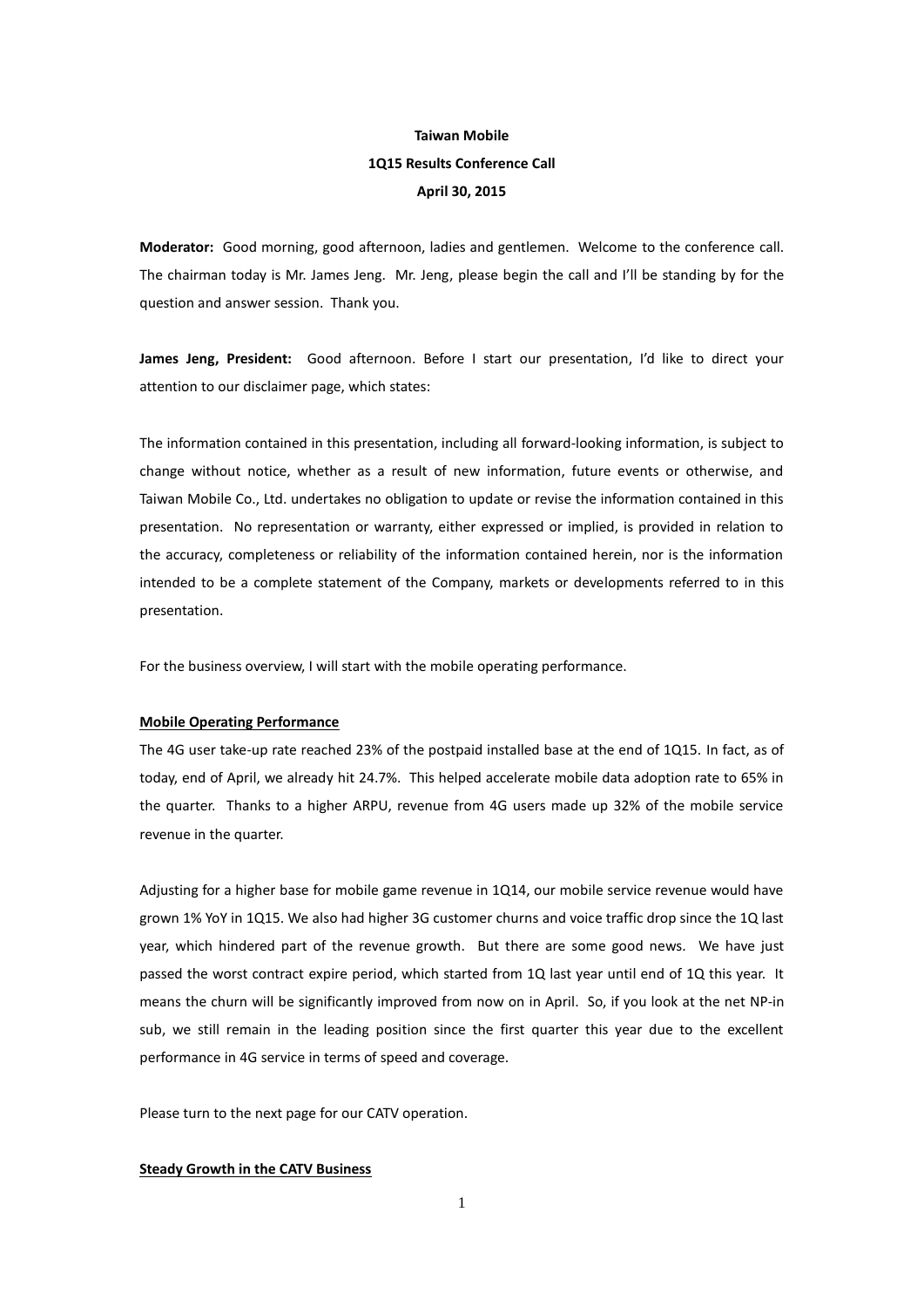As indicated in the table, our internet subscriber base increase of 6% and DTV customer base growth of 27% were both higher than the 1% subscriber rise in the analogue TV service in 1Q15, representing the trend of a growing take-up rate of two or three services.

We have been successful upselling our cable internet service, migrating customers from the mainstream speed of 24Mbps to 60Mbps. As a result, the customer mix on high-speed service, i.e. above 50Mbps, rose to 30% from only 19% a year ago.

#### **Brisk Performance in the E-Commerce Business**

In 1Q15, momo's revenue increase was driven by a solid 21% YoY growth in its online shopping business. In order to upgrade our service quality, momo invested more in the warehousing, logistics, and call center areas, which had a short-term impact on its margin for the quarter.

Though the TV home shopping business failed to see a YoY increase in revenue, it still registered EBITDA growth from a year ago, on the back of better profitability.

Without a loss similar to the NT\$46m loss from its discontinued cosmetic store operations in 1Q14, momo's net profit increased by 35% YoY in 1Q15.

Let me turn the presentation over to Rosie for the financial overview section.

#### **Results Summary**

**Rosie, CFO & Spokesperson:** Good afternoon. Let's go over our 1Q15 financials.

*YoY Analysis*

In 1Q15, consolidated revenue increased by 7% YoY credited to strong handset sales and revenue rises in the retail and CATV businesses. EBITDA in the quarter did not rise largely due to more handset subsidies arising from higher bundled 4G handset sales volume.

Nonetheless, the 2% EBITDA YoY decline in 1Q15 narrowed from a 5% YoY drop in 4Q14. Our operating income and EPS drops were a function of higher 4G D&A.

#### *Guidance Achievement Rate Analysis*

We missed our revenue target by 2% due to lower 3G and TV home shopping revenues in the quarter. With strict expense disciplines and tax expense write-back, we managed to beat our EPS target by 14% in 1Q15.

### **Performance by Business**

This slide provides revenue and EBITDA breakdown by products for your reference.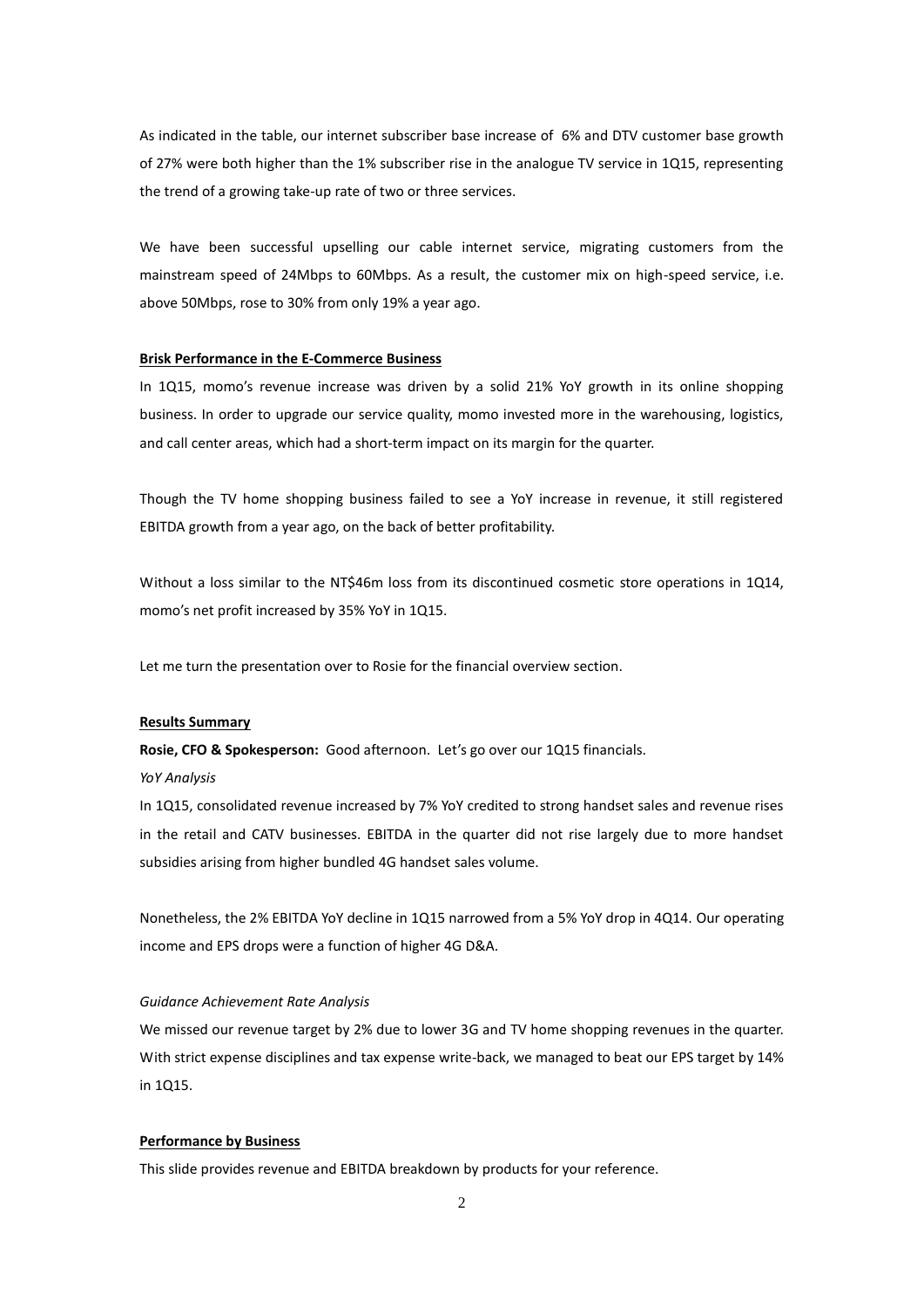#### **Balance Sheet Analysis**

#### *Assets*

Cash balance remained stable at around NT\$8bn in 1Q15. Long-term investment increased YoY mainly resulting from TWM's acquisition of a 14.9% stake in Ambit in 4Q14. The YoY increase in PP&E mainly came from the continuous addition of 4G equipment and momo's land purchase made in 2Q14 to build its own warehousing and logistics center. The QoQ and YoY increases in concession were due to TWM's purchase of the 5MHz spectrum from Ambit in 1Q15.

#### *Liabilities & Shareholders' Equity*

TWM's gross debt increased slightly by NT\$1.74bn from a quarter ago, mainly due to the purchase of more LTE spectrum.

Other current liabilities decreased QoQ as more payments related to handsets and employee bonuses were made in 1Q15. Compared to a year ago, 1Q15 accounts payables were higher as a result of more purchases for handsets and the retail business.

#### *Ratio Analysis*

Current ratio and ratio of net debt to EBITDA remained stable. ROE improved QoQ from higher net profits reported in the quarter.

## **Cash Flow Analysis**

1Q15 operating cash inflow decreased both QoQ and YoY mainly due to a higher handset payment made in the quarter.

The 1Q15 net investing cash outflow was mainly for 1) a NT\$3.29bn cash capex and 2) a NT\$3.43bn payment to acquire the 5MHz spectrum on the 700MHz band from Ambit. The level decreased from 4Q14 when we had a NT\$2.98bn investment in Ambit and a NT\$3.18bn cash management investment made by momo. The cash investment made by momo was mainly because of their proceeds from the IPO.

In terms of 1Q15 financing activities, as we are still in the process of 4G infrastructure roll-out, gearing still went up compared to a year ago. But it has been reduced from last quarter's level.

Let me turn the presentation back to James for the event updates.

## **Event Update**

TWM's board has approved a proposal to distribute 2014 cash dividend of NT\$5.6 per share,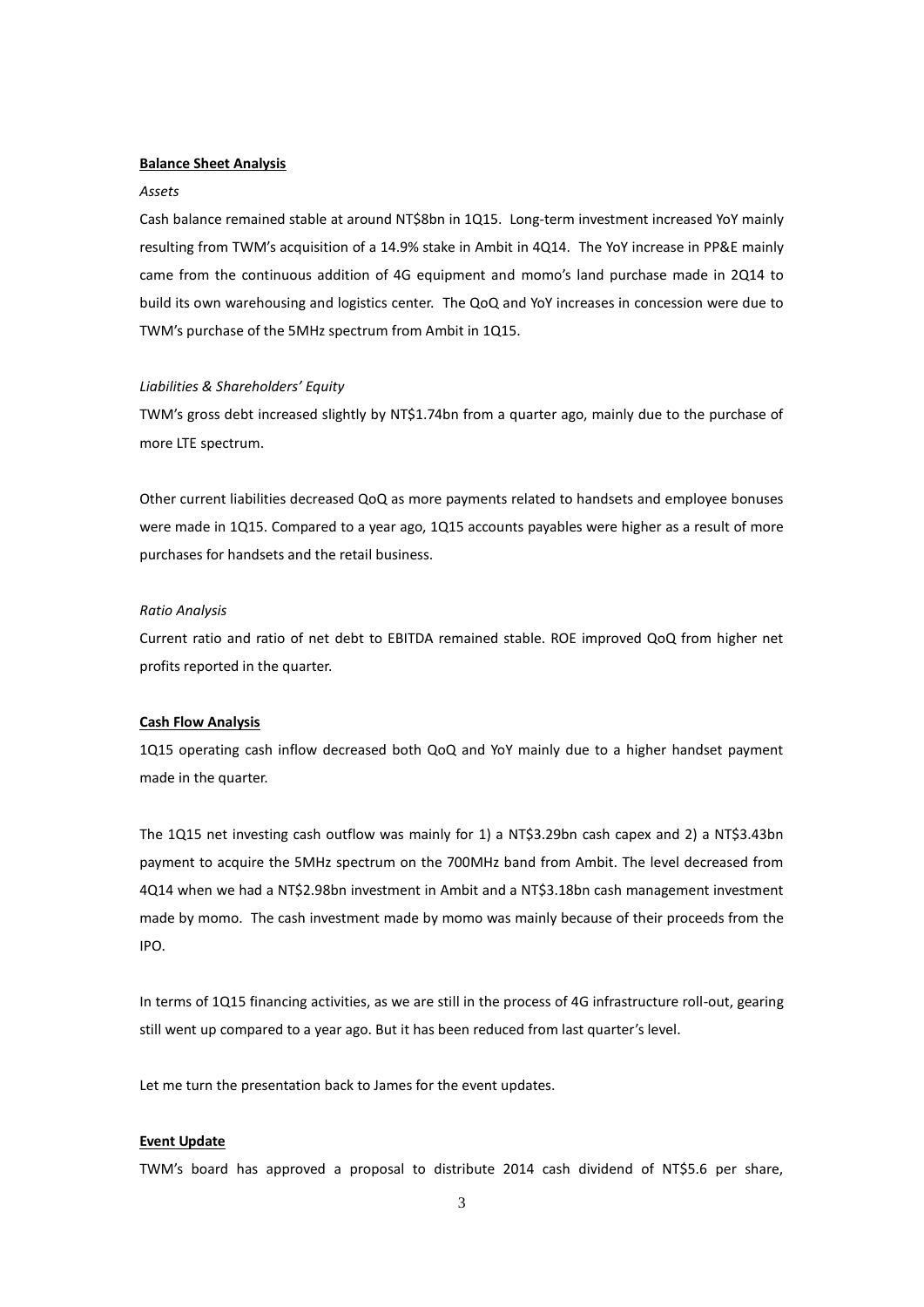translating into a 102% payout to shareholders, pending AGM's approval.

On the regulatory front, TWM presently has more LTE spectrum available, in particular on the 700MHz band. For the 1800 frequency band, TWM will obtain an additional 5MHz on top of the existing 5MHz in the beginning of May. As a result, the total spectrum will add up to 30MHz x 2, i.e. 20MHz in 700 band and 10MHz in 1800 band. By utilizing the carrier aggregation technology, the spectrum can provide up to 210Mbps in downstream speed. This is the fastest speed among all peers in Taiwan, and even for Asia, we are in a leading position.

#### **Event Update- Awards and Recognition**

This page lists the awards and recognition we've received in the first quarter of 2015 for your reference. I would like to highlight that our superior 4G network quality resulting from our edge of spectrum holdings has already earned recognition from various independent surveys.

#### **Key Message**

To wrap up our presentation, this slide summarizes the key message that we would like to deliver:

Taiwan Mobile is committed to enhancing shareholder returns, evidenced by the board's resolution to maintain a stable DPS in 2015. Steady expansions in the 4G revenue streams will continue to absorb the high 4G start-up costs. The company saw a sequential improvement in EBITDA in 1Q15. Nonetheless, the speed of profitability enhancement will hinge on when the industry will have a structural change in 4G pricing.

Now I would like to open the floor for the Q&A section.

## **Q & A**

**Jack Hu, Sinopac Securities Taiwan:** *I have two questions. My first question is what is our capex in 2015? Is there any change in comparison with the guidance released in the beginning of the year?*

*My second question is what is your 4G strategy, especially the rate plans? What will be your following rate plans in this year?*

**James:** For the capex, as of today, we don't see a major change in the capex. Basically, we follow the guidance.

In terms of the rate plans, at this point, we have a short-term promotion starting mid-April. The rate for the unlimited data dropped from NT\$1399 to NT\$998. But this short-term promotion will end at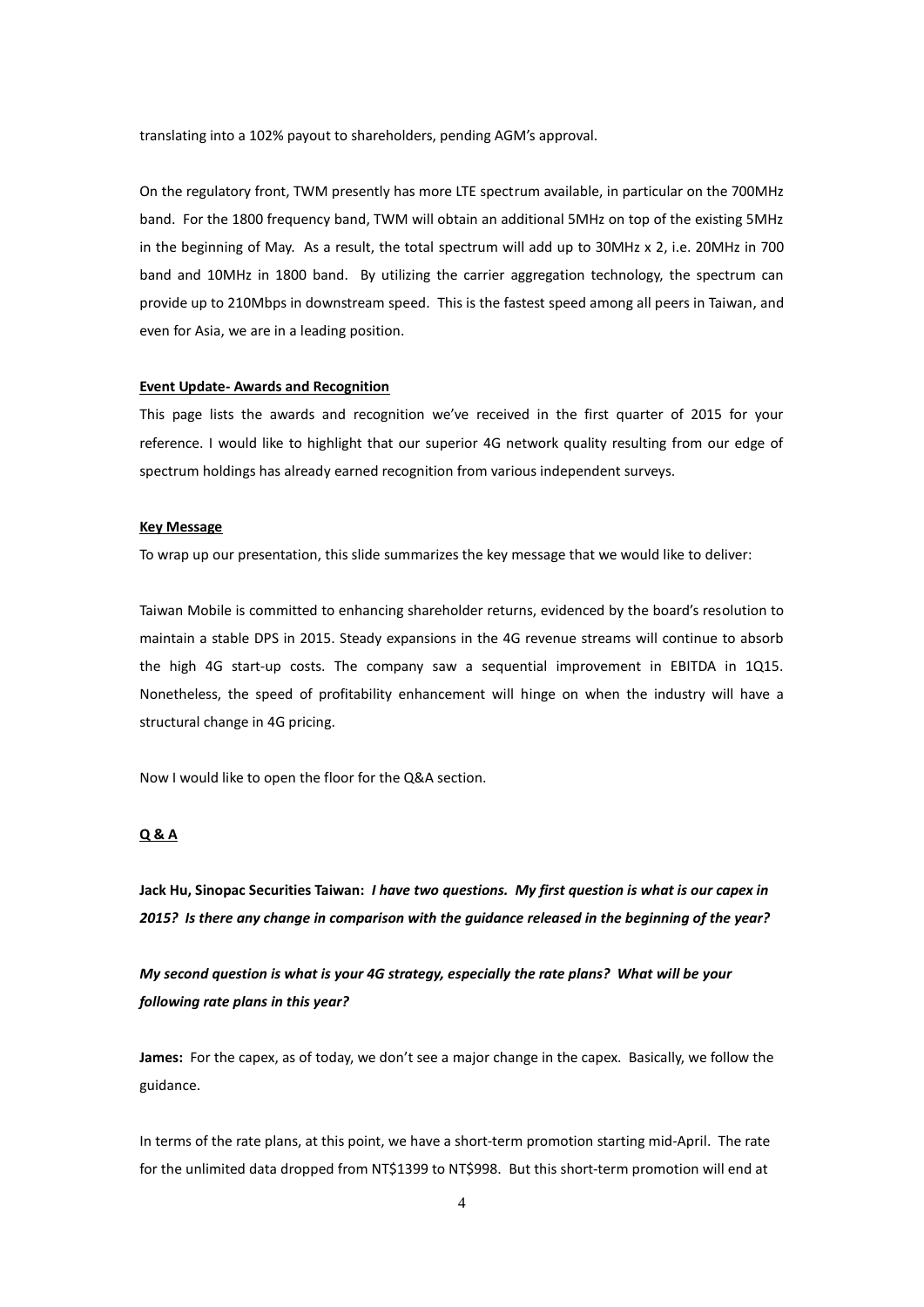the end of June. Besides this, I don't see any major tariff plan change in the future.

#### **Jack:** *I have one follow-up question. Will we provide the TD services in the future?*

**James:** For the upcoming 2.6GHz spectrum auction, there are two portions. One is FD, the other is TD. Right now, from TWM's standpoint, we will still focus on FD, however we don't rule out the possibility of exploring further TD technology. Right now, it seems that the TD technology, the whole ecosystem, especially the handsets, is better-supported at this point than before. But we will see.

**Livia Wu, Yuanta Securities:** *Out of all 4G subscribers, how many take the unlimited data plans? And how many take the limited data plans? And, for those who take the unlimited data plans, what's the average data usage for these subscribers?*

**James:** By end of April, our 4G subscribers reached 1.64mn and penetration rate was up to 24.7%. In terms of the usage, the average in 1Q is 10.7GB per sub per month for 4G and 6GB per sub per month for 3G, so blended is about 7.8GB.

**Livia:** *What's the percentage of the current 1.6mn 4G subscribers that take on the unlimited plan?*

**James:** For NT\$1,399 and above, we have 48%.

**JinJin Wang, USB:** *Recently, there has been some unlimited data plans introduced for 4G in Taiwan. This has aroused some investors' concerns regarding the raising pricing competition. Can management comment on this and whether this will have any implication for your revenue and margin outlook in the second half of the year?*

**James:** I just got data from my staff that says in April, we didn't see much downside. For the acquisition part, the customer mix of NT\$1,399 unlimited plan did not decrease, actually it increased 1%. For the retention, it dropped 4%. However, in terms of NT\$998 plan, customer mix increased 18% for AQ and increased 9% for retention. From what I can see, we're doing pretty well. But it needs more observation for May.

**Robin Leung, Credit Suisse:** *Regarding the recent promotion, we know it is only available to the mid- to low-end handsets and they have a lower ARPU. So, given the first quarter number that ARPU remained flat, is there any change to the 5% YoY increase in the ARPU guidance in 2015?*

**James**: We pay a lot of attention on the ARPU lift when the subscribers changes from 3G to 4G. From the data I have, in January of this year, we have a lift of 11%. In February, the ARPU was up to 12%.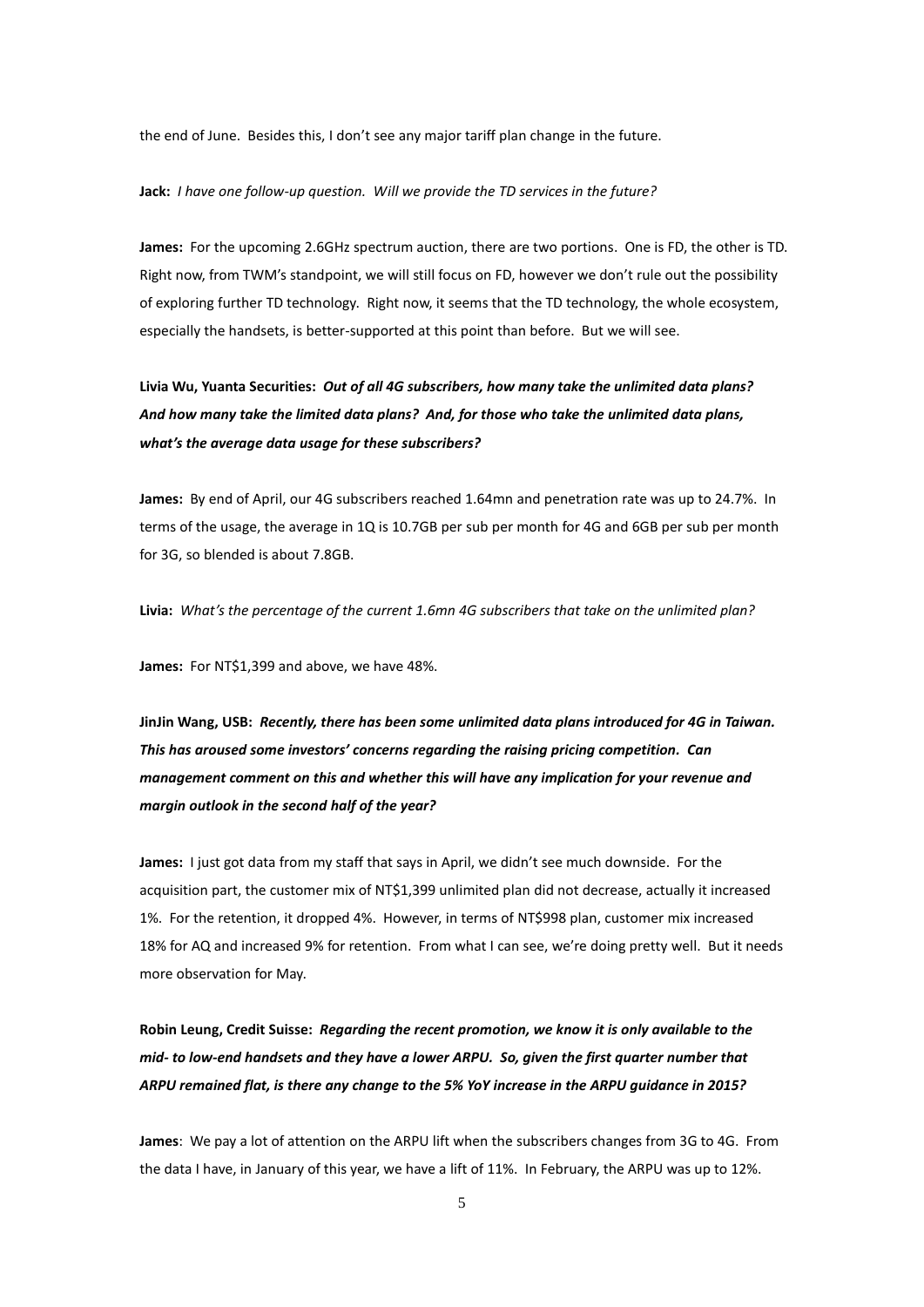I'm very confident with this 4G ARPU lift when people change from 3G to 4G. It looks good to me and I am quite encouraged.

**Gopa Kumar, Nomura:** *It seems like a lot of subscribers churned especially in the postpaid segment, what's driving this?* 

*And, secondly, on the momo segment, I agree that revenue growth has been very strong, but EBITDA seems to be coming off, especially on the margin side, going to 5% from 6-7% earlier. What's the strategy here?*

**James:** I will respond to the first question and hand it over to Rosie regarding momo. For the postpaid, you might notice that the mobile service revenue on a YoY basis, we didn't increase much. Actually, it was close to 1%. And the main reason is we have encountered the worst contract expiring period. It started from the 1Q14 until March of this year. However, in April, the number of expired contracts significantly reduced. So, the postpaid churn was greatly improved.

**Gopa:** *Are you seeing the expired contracts not getting renewed or are you seeing them churning out to other operators?*

**James:** Of course , we have encountered some difficulties retaining this type of customers last year. This year, we shall be ok. In April, we already saw a positive increase in the number of postpaid customers.

**Rosie**: The margin erosion was a function of their investments in warehousing, logistics, and call center areas, which had a short-term impact on its margins. Also, the product mix had some impact on its margins because one of its best-selling products couldn't be sold in the 1Q. Looking forward, they already have the product back on its shelves for sale because they got the approval and clearance from the government. That's mainly for the so-called dietary supplements segment. So, they will be able to regain their growth momentum in the coming quarter.

Also, the setup of their warehousing and logistics center will pay off because that will help them save some costs and expenses in the future.

**Peter Milliaen, Deutsche:** *You came up with a very interesting data point on the upgrade on ARPU from 3G to 4G being 11-12% on your recent numbers. If I look at the ARPU trend though, I'm wondering why are we not seeing ARPU rising? So, ARPU is flat compared to 1Q14 numbers, why won't ARPU be rising given that 24% of users are on 4G?*